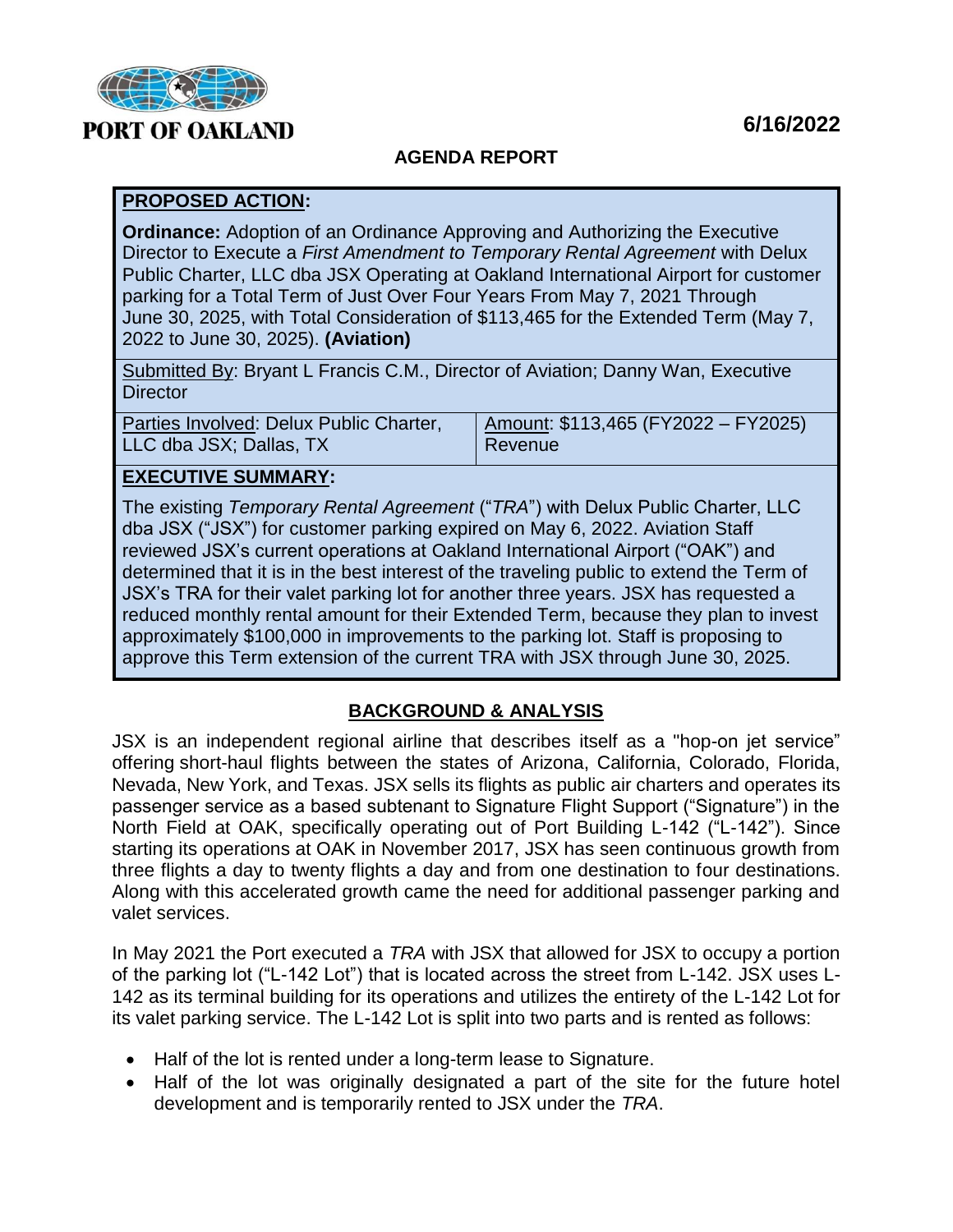The *TRA* commenced on May 7, 2021 and terminated on May 6, 2022. JSX has requested that the termination date for the *TRA* be extended for as long as administratively possible. JSX has also request that their monthly rent be reduced in exchange for repair work that is scheduled to be performed on the parking lot.



Based on the current timeline for potential other uses for this site, the *TRA* can be extended for an additional three years. If amended, the *TRA* will have a total term of four years, one month, and twenty-five days, commencing May 7, 2021, and terminating on June 30, 2025, still terminable by either party upon 30-day written notice, and with no options to extend. The premises consist of approximately 34,000 square feet ("SF") of paved land and parking space. JSX is requesting that the monthly rent be reduced from \$4,500 per month to \$3,000 per month. JSX will be investing approximately \$108,000 in the repair, paving, lighting, and security of the parking lot, as well as the adjacent parking lot which is currently leased by Signature through June 2051. The specific terms and conditions of the *TRA* are shown in detail on Exhibit A.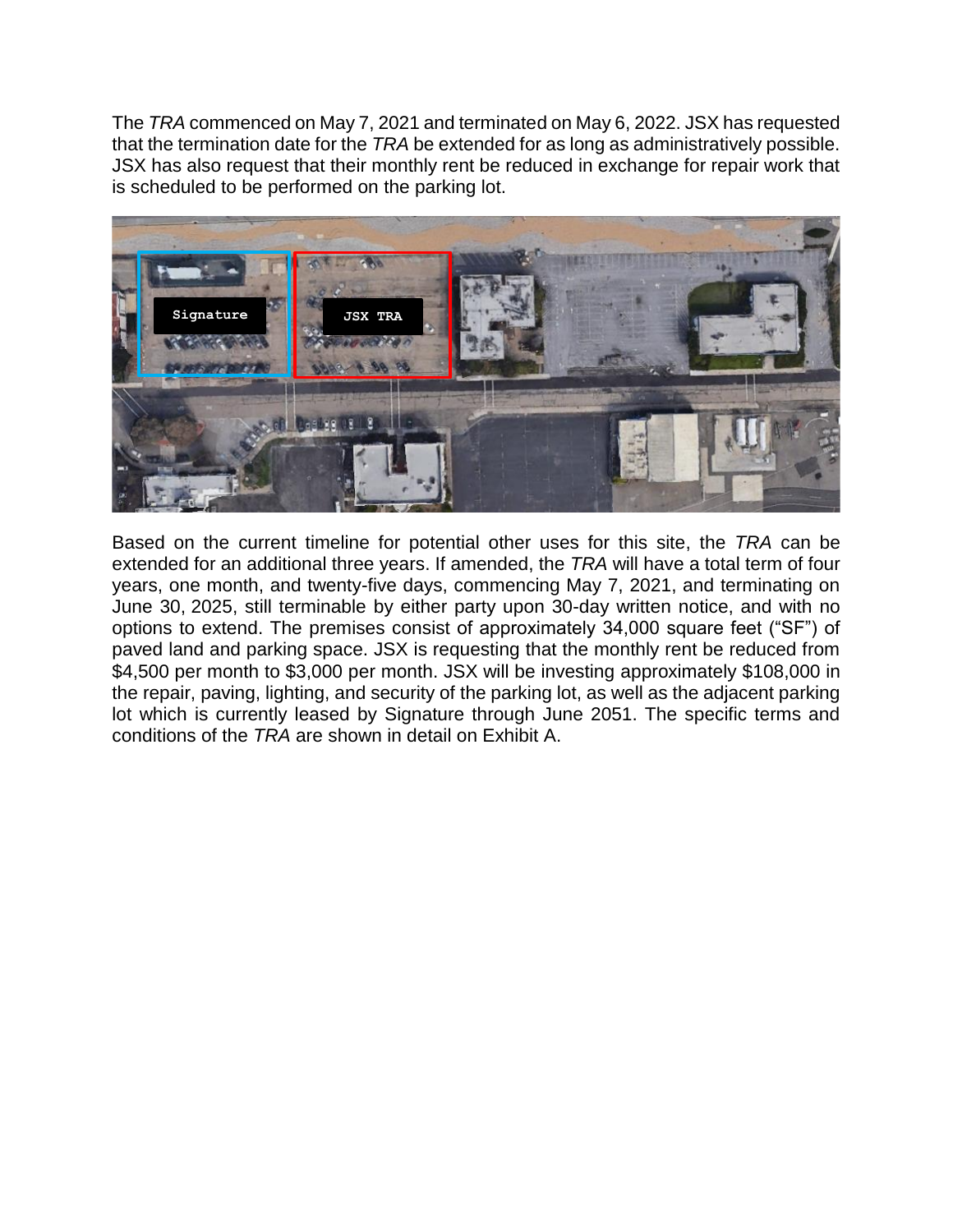## **OTHER FINDINGS AND PROVISIONS**

| <b>ENVIRONMENTAL REVIEW</b>                                                                                                                                                                                                                                                                                                        |                                                                                                                                                                                                                                                               |  |
|------------------------------------------------------------------------------------------------------------------------------------------------------------------------------------------------------------------------------------------------------------------------------------------------------------------------------------|---------------------------------------------------------------------------------------------------------------------------------------------------------------------------------------------------------------------------------------------------------------|--|
| The proposed action was analyzed under the California Environmental Quality Act<br>(CEQA) and was found to be:                                                                                                                                                                                                                     |                                                                                                                                                                                                                                                               |  |
| $\boxtimes$ Categorically exempt under the following CEQA Guidelines Section:                                                                                                                                                                                                                                                      |                                                                                                                                                                                                                                                               |  |
| 15301 (Existing Facilities)                                                                                                                                                                                                                                                                                                        |                                                                                                                                                                                                                                                               |  |
| $\Box$ Exempt from CEQA because it is not a "Project" under CEQA Guidelines Section<br>$15061(b)(3)$ .                                                                                                                                                                                                                             |                                                                                                                                                                                                                                                               |  |
| ⊠ Other/Notes:                                                                                                                                                                                                                                                                                                                     |                                                                                                                                                                                                                                                               |  |
| <b>BUDGET</b>                                                                                                                                                                                                                                                                                                                      |                                                                                                                                                                                                                                                               |  |
| $\Box$ Administrative (No Impact to Operating, Non-Operating, or Capital Budgets); OR                                                                                                                                                                                                                                              |                                                                                                                                                                                                                                                               |  |
| $\boxtimes$ Operating                                                                                                                                                                                                                                                                                                              | $\Box$ Non-Operating<br>$\Box$ Capital                                                                                                                                                                                                                        |  |
| Analysis: During the development of the FY 2022 Operating Budget, revenues of<br>\$5,465, for the period from May 7, 2022 to June 30, 2022, were not contemplated,<br>resulting in an anticipated \$5,465 of incremental revenue. Revenues of \$36,000 will be<br>added to the FY 2023 Operating Budget during budget preparation. |                                                                                                                                                                                                                                                               |  |
| <b>STAFFING</b>                                                                                                                                                                                                                                                                                                                    |                                                                                                                                                                                                                                                               |  |
| $\boxtimes$ No Anticipated Staffing Impact.                                                                                                                                                                                                                                                                                        |                                                                                                                                                                                                                                                               |  |
| Anticipated Change to Budgeted Headcount.                                                                                                                                                                                                                                                                                          |                                                                                                                                                                                                                                                               |  |
| Reason:                                                                                                                                                                                                                                                                                                                            |                                                                                                                                                                                                                                                               |  |
| Other Anticipated Staffing Impact (e.g., Temp Help).                                                                                                                                                                                                                                                                               |                                                                                                                                                                                                                                                               |  |
| Reason:                                                                                                                                                                                                                                                                                                                            |                                                                                                                                                                                                                                                               |  |
| <b>MARITIME AND AVIATION PROJECT</b>                                                                                                                                                                                                                                                                                               | <b>LIVING WAGE</b> (City Charter § 728):                                                                                                                                                                                                                      |  |
| <u>LABOR AGREEMENT (MAPLA):</u>                                                                                                                                                                                                                                                                                                    | Applies?                                                                                                                                                                                                                                                      |  |
| Applies? No (Not Aviation or Maritime<br>$CIP$ Project) – proposed action is not<br>covered<br>work<br>Port's<br>on<br>Capital<br>Improvement Program in Aviation or<br>Maritime areas above the threshold cost.<br>□ Additional Notes:                                                                                            | Yes (Tenant) - proposed action entails at<br>least \$50,000 in payments from a Maritime<br>or Aviation tenant, licensee, and/or its<br>subtenant/sublicensee employing at least<br>21 employees who spend at least 25% of<br>their time on Port-related work. |  |
|                                                                                                                                                                                                                                                                                                                                    | □ Additional Notes:                                                                                                                                                                                                                                           |  |
| <b>SUSTAINABLE OPPORTUNITIES:</b>                                                                                                                                                                                                                                                                                                  | <b>GENERAL PLAN</b> (City Charter § 727):                                                                                                                                                                                                                     |  |
| Applies? No.                                                                                                                                                                                                                                                                                                                       | <b>Conformity Determination:</b>                                                                                                                                                                                                                              |  |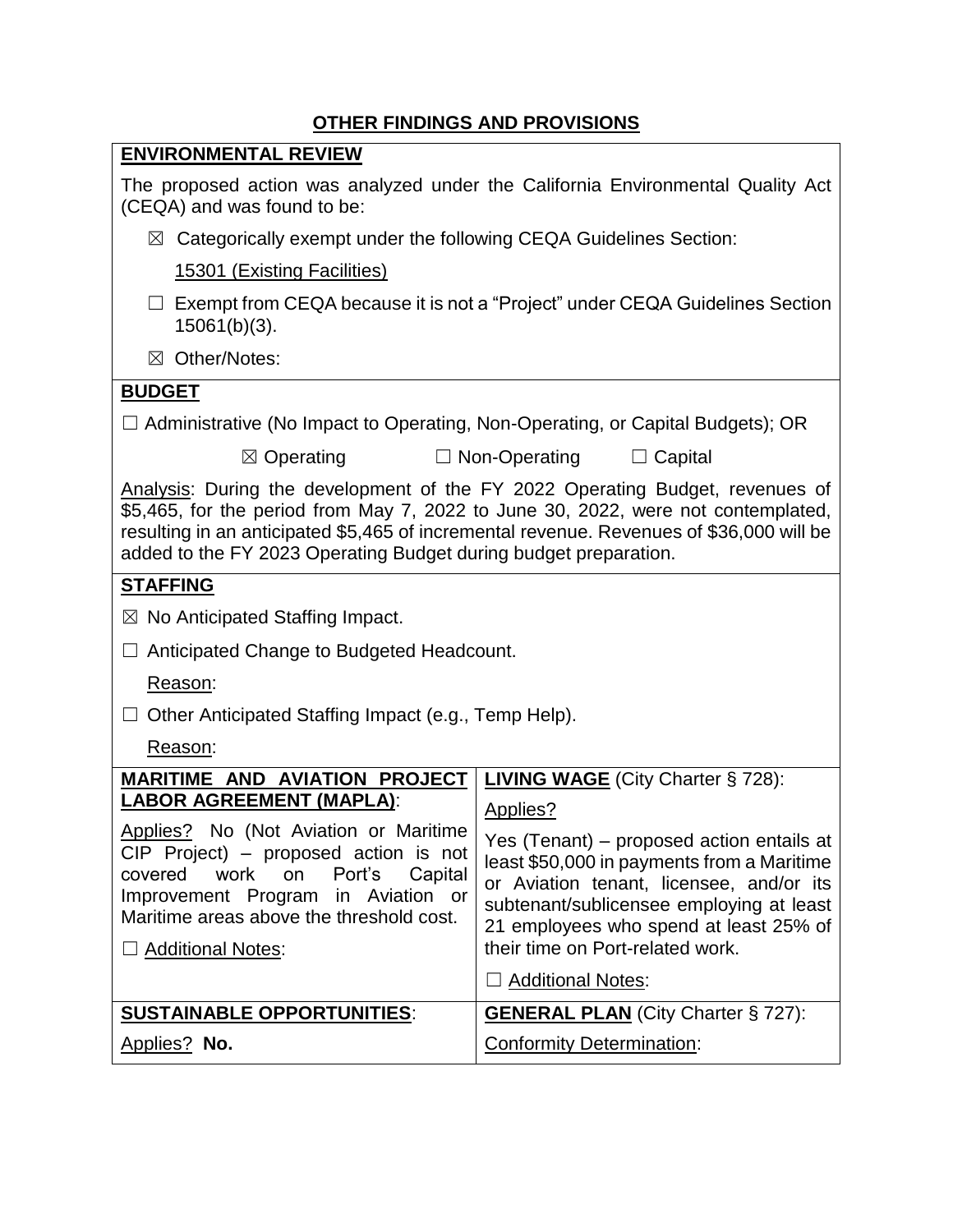| Reason: The tenant has not proposed any<br>development for the leased area. If the<br>tenant decides to develop the site in the<br>future, the tenant must comply with the<br>2000 Sustainability Policy and complete<br>Sustainability<br>Opportunities<br>the<br>Assessment Form. | No Project – conformity determination not<br>required because proposed action does<br>not change use of or make alterations to<br>an existing facility, or create a new facility. |  |
|-------------------------------------------------------------------------------------------------------------------------------------------------------------------------------------------------------------------------------------------------------------------------------------|-----------------------------------------------------------------------------------------------------------------------------------------------------------------------------------|--|
| <b>STRATEGIC PLAN.</b> The proposed action would help the Port achieve the following<br>goal(s) and objective(s) in the Port's Strategic Business Plan:                                                                                                                             |                                                                                                                                                                                   |  |
| $\Box$ Grow Net Revenues                                                                                                                                                                                                                                                            | $\boxtimes$ Modernize and Maintain Infrastructure                                                                                                                                 |  |
| $\boxtimes$ Improve Customer Service                                                                                                                                                                                                                                                | <b>Pursue Employee Excellence</b>                                                                                                                                                 |  |
| $\boxtimes$ Strengthen Safety and Security                                                                                                                                                                                                                                          | $\boxtimes$ Serve Our Community                                                                                                                                                   |  |
| $\Box$ Care for Our Environment                                                                                                                                                                                                                                                     |                                                                                                                                                                                   |  |